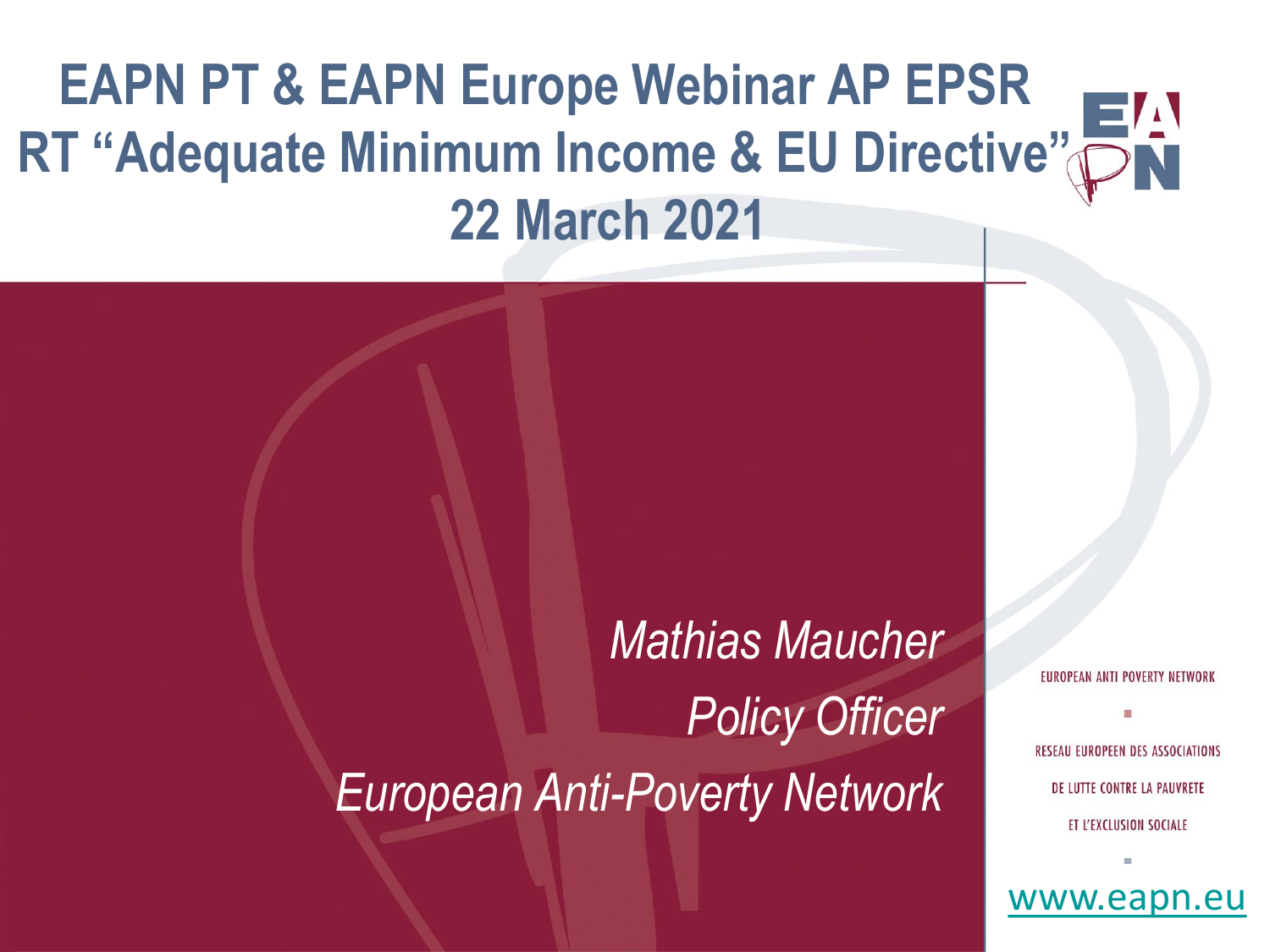

## **Outline**

### ❑ **Adequate Minimum Income**

❑ **Council Conclusions on Minimum Income Protection (12 October 2020): Elaboration & Assessment**

❑ **Policy hooks for next steps at EU-level**

## ❑ **AP EPSR (4 March 2021)**

❑ **Council Recommendation on MI (announced for 2022)**

❑ **Reference to new Spanish national MI scheme IMV (2020)**

❑ **Broader EU-level policy framework & outlook: EU-level poverty reduction target for 2030 & Role of European Semester; Followup activities to Council Recommendation on Social Protection; Proposal for a Directive on Adequate Minimum Wages (2020)**

## ❑ **Main demands EAPN on Minimum Income**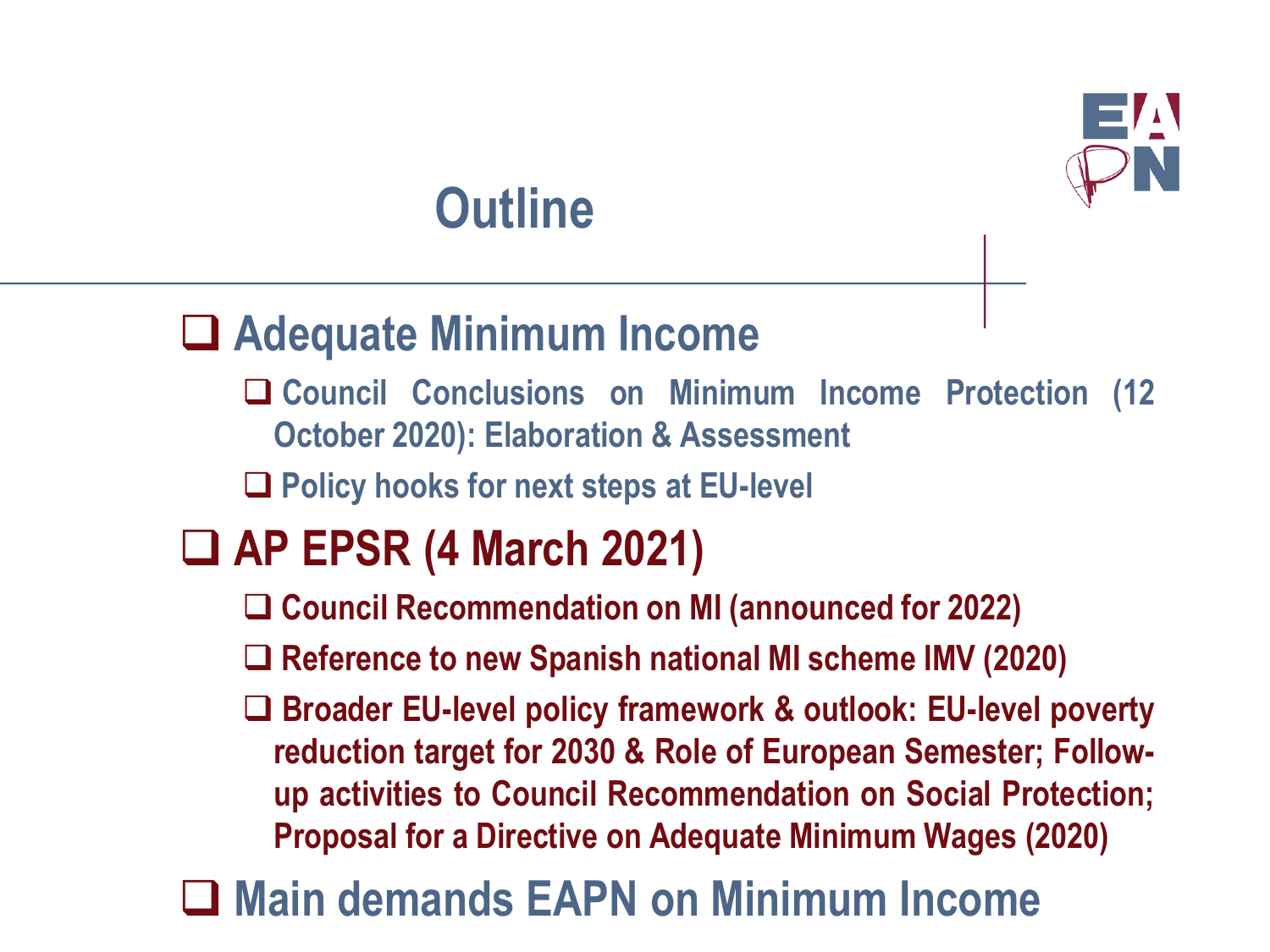# **[Council Conclusions Mininum Income](https://data.consilium.europa.eu/doc/document/ST-11721-2020-INIT/en/pdf): Policy & Advocacy Work + Positions EU MS**



 $\exists\Lambda$ 

❑ **Positioning of EU MS**: 1) Group supporting Council Conclusions; 2) Group asking to first define contents, excluding certain points & asking for guarantee for only nonbinding initiative; 3) Group to question competence and benefits of EU-level action

❑ **Preparatory policy and advocacy work in parallel to Council Conclusions MI**

- ❖ EAPN, together with Social Platform, Caritas Europa & Eurodiaconia, organised the [Workshop on "Adequate, accessible and enabling minimum income benefits](https://www.eapn.eu/conference-our-social-europe-strong-together-germanys-presidency-of-the-council-of-the-european-union/) / schemes – the time for action is now!" in the context of the German EU Council Presidency [Conference "Our Social Europe"](https://bmas.de/EN/EU-Presidency/SocialEurope-Conference/social-europe-conference.html) (16 September 2020)
- ❖ Earlier in 2020, [Social Platform](https://eu2020-reader.bmas.de/en/our-social-europe-strong-together/an-eu-directive-on-adequate-minimum-income-enabling-people-to-thrive-and-not-just-survive/) and [EAPN](https://eu2020-reader.bmas.de/en/our-social-europe-strong-together/the-european-minimum-income-network-promising-examples-of-minimum-income-protection/) had prepared a coordinated input into the [BMAS Thematic Reader](https://bmas.de/EN/EU-Presidency/DigitalAnthology/digital-anthology.html) on employment and social affairs, issued at the start of the German EU Council Presidency (1 July 2020)
- ❑ **Follow up activities**: 1) [EAPN Position Paper "Adequate Income"](https://www.eapn.eu/eapn-position-paper-on-adequate-income/) (& Summary Document [& 2-pager\); 2\) EAPN Input in EC Consultation AP EPSR; 3\) EAPN L](https://www.eapn.eu/wp-content/uploads/2020/09/EAPN-2020_EAPN_Position_Paper_Adequate_Minimum_Income_4pager-4634.pdf)[egal](https://www.eapn.eu/wp-content/uploads/2020/10/EAPN-european-minimum-income-legal-opinion_October-2020-4723.pdf)  Expert Study; 4) [Sign-On Letter](https://www.eapn.eu/wp-content/uploads/2020/11/EAPN-Joint-statement-Minimum-Income-12-November-2020-4831.pdf) to Commissioner Schmit, jointly with other networks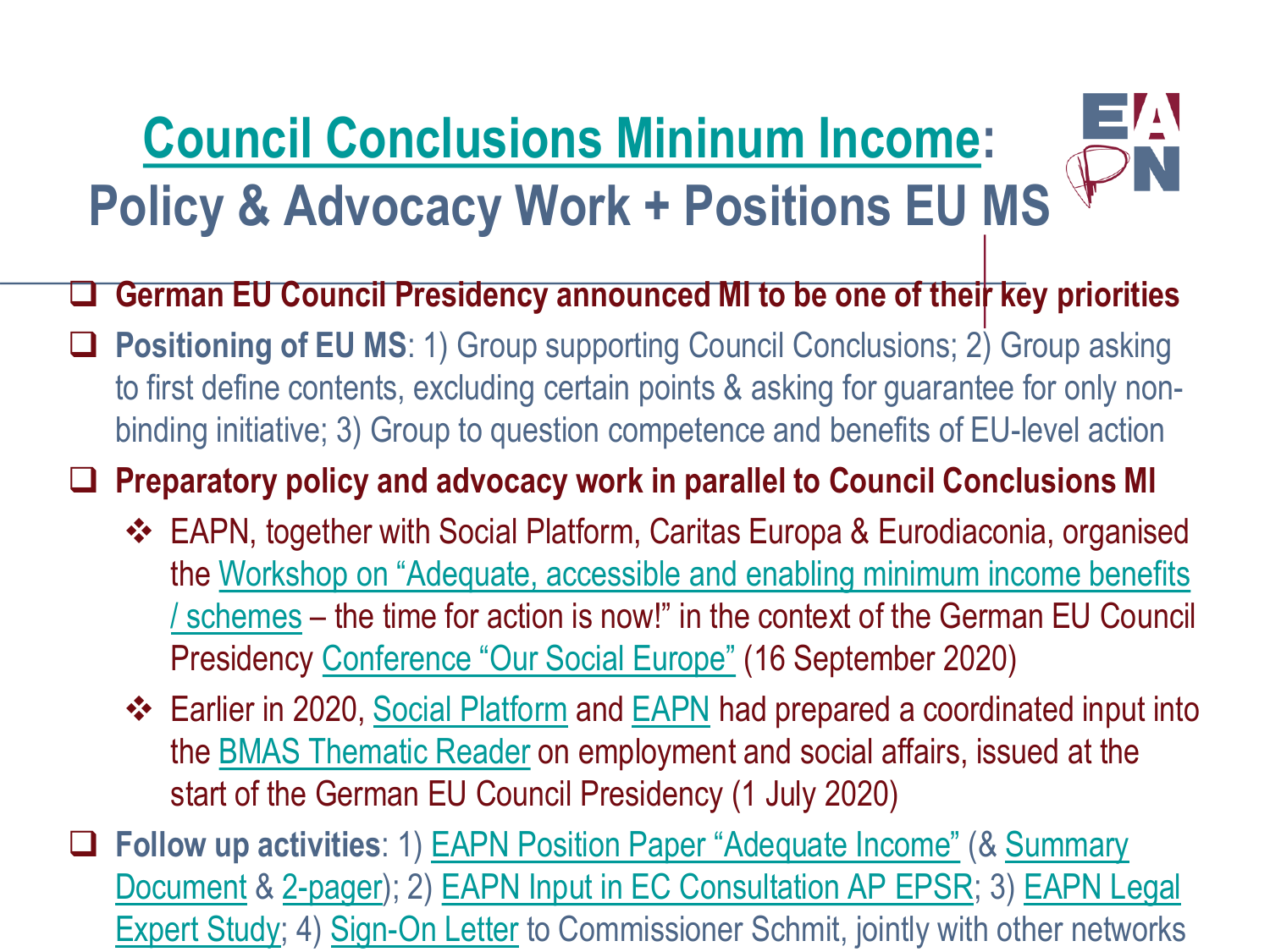# **[Council Conclusions Mininum Income](https://data.consilium.europa.eu/doc/document/ST-11721-2020-INIT/en/pdf): Assessment & Next Steps at EU-level & Links to minimum wage dossier**



- □ Positive: 1) Need for investment in MI as part of social protection; 2) Reference to failed poverty reduction objective Europe 2020 Strategy; 3) Need to further develop 1992 Council Recommendation & ILO Social Protection Floor; 4) **3 key design parameters "access", adequacy" & enabling character" mentioned**; 5) Stronger focus on children, single parents, take-up rates; 6) Call to engage with CSO & PeP; 7) Use of EU funds (ESF+ & RRF); 8) **Role of EU-level monitoring and benchmarking frameworks**; 9) Reference to (past and ongoing work of) other EU-level institutions: SPC, MI Network (MINET); ESPN; 10) **Elaboration of EC Monitoring Report**
- ❑ **Concerning**: 1) **Much weaker call on EC to take action** than in first draft, **but still "permissive"** => AP EPSR: Council Recommendation MI; 2) Focus on technical work and improvement of data basis; 3) Lacking direct reference to Active Inclusion concept

❑ **Next steps**: 1) MINET; 2) EC Report (2022); Council Recommendation (2022)

❑ **Links to minimum wage dossier and [EC legislative proposal](https://ec.europa.eu/commission/presscorner/detail/en/ip_20_1968)** (28 October 2020): 1) Which progress can be made on MI in 2021? => Overlapping timelines & similar systematic challenges; 2) Key demand: **"Positive hierarchy" between MW and MI**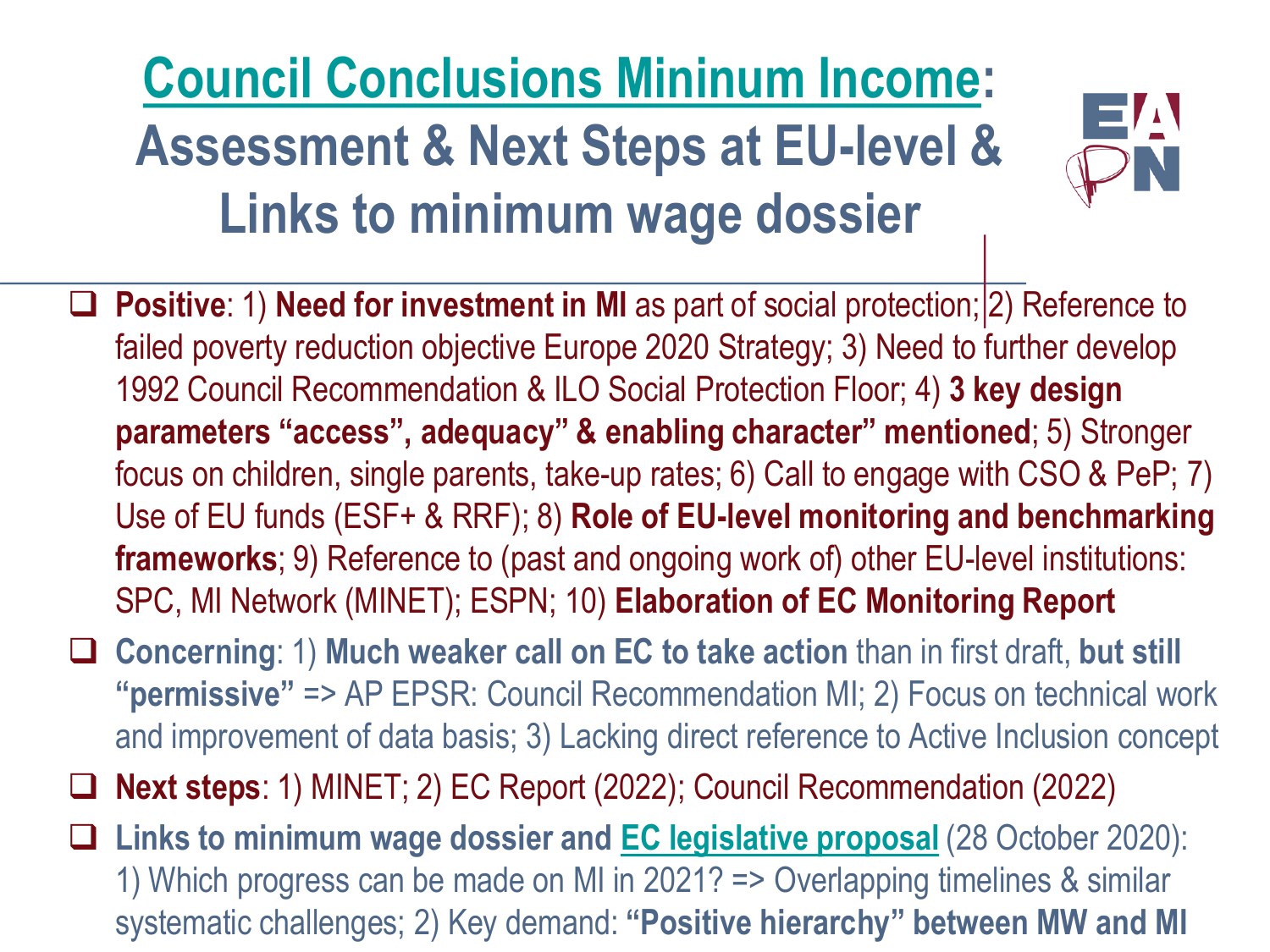

# **What is in it on Minimum Income (and on poverty reduction)?**



- ❑ **EC announces Council Recommendation on MI as one initiative for 2022**
	- ❖ Reference to **Council Conclusions on MI Protection** (12 October 2020)
	- ❖ Setting out **current EU-level policy & monitoring framework for MI**: 1) Exchange of good practice and mutual learning, also by means of MINET => Technical Forum of the Social Protection Committee (SPC); 2) **EC Report to analyse and review progress achieved by the EU MS** in the development of MI
- ❑ In [Commission Staff Working Document](https://ec.europa.eu/commission/presscorner/detail/en/ip_21_820) **reference to Spanish national MI scheme "Ingreso Mínimo Vital" (2020)** to supplement 17 regional schemes – under Principle 14 "Minimum Income" –, i.a. highlighting its benefits and that "it has the potential to address the adequacy and coverage gaps of the previous fragmented system"

❑ **EC set new EU-level poverty reduction target for 2030 as 1 of 3 headline targets**

- ❖ **Reduction of people at risk of poverty or social exclusion by at least 15 mio.**  (of which 5 mio. should be children) => National targets?! + Use of ESF+ & RRF!
- ❖ Key **monitoring role for European Semester and revised Social Scoreboard**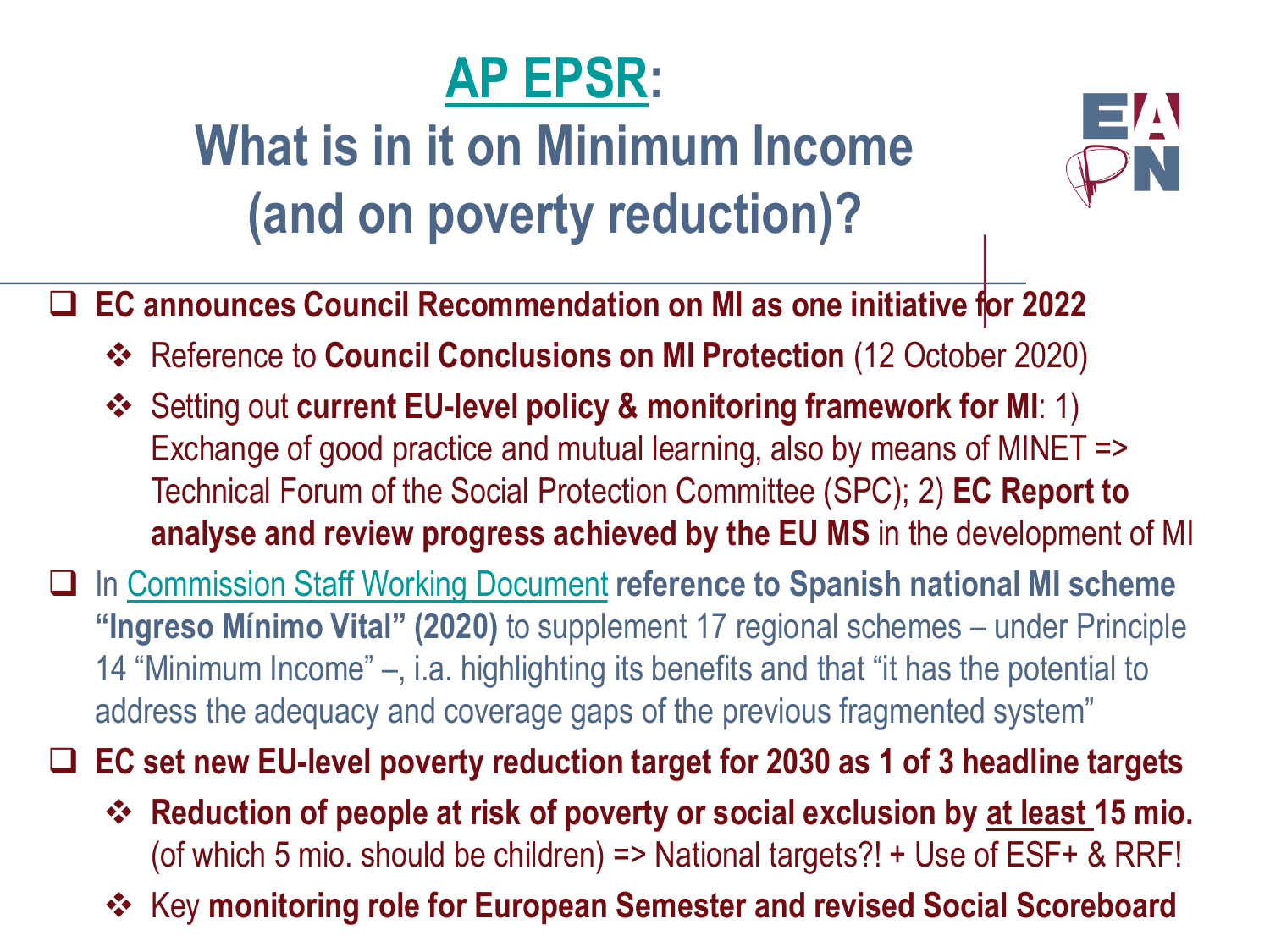

## **Broader EU Policy Framework & Outlook**

- ❑ Follow-up activities to promote implementation of **Council Recommendation on [Access to Social Protection for Workers and Self-Employed](https://eur-lex.europa.eu/legal-content/EN/TXT/?uri=uriserv:OJ.C_.2019.387.01.0001.01.ENG&toc=OJ:C:2019:387:TOC)** (8 November 2019), also involving EAPN
- ❑ **Decent/Adequate Minimum Wages**
	- ❖ **EC**: **[EC Proposal Directive "Adequate MW in the EU"](https://ec.europa.eu/commission/presscorner/detail/en/ip_20_1968)** (28 October 2020)
	- ❖ **EAPN Policy and Advocacy Work**
		- ➢ Building on EAPN work on in-work poverty, AI, access to social protection, MI

 $\Box$ 

- $\triangleright$  Work with ETUC => positive hierarchy MW-MI, specific reference budgets
- ➢ **EESC Explanatory Opinion "Decent MW across Europe"** [SOC 632] (18 September 2020): 1) **EAPN = Group III Expert; 2) EAPN members from DE**, ES, PL, RO and SE answering written survey & providing input into seminars
- ➢ **EAPN Advocacy Work**: a) **[EAPN Statement](https://www.eapn.eu/the-eu-must-adopt-a-directive-on-minimum-wages-eapn-statement/)** (22 February 2021) **with 10 key messages** => Co- and shadow rapporteurs EP; b) Contribution to elaboration of Social Platform Position Paper ; c) Input into ETUC Webinar (2 March)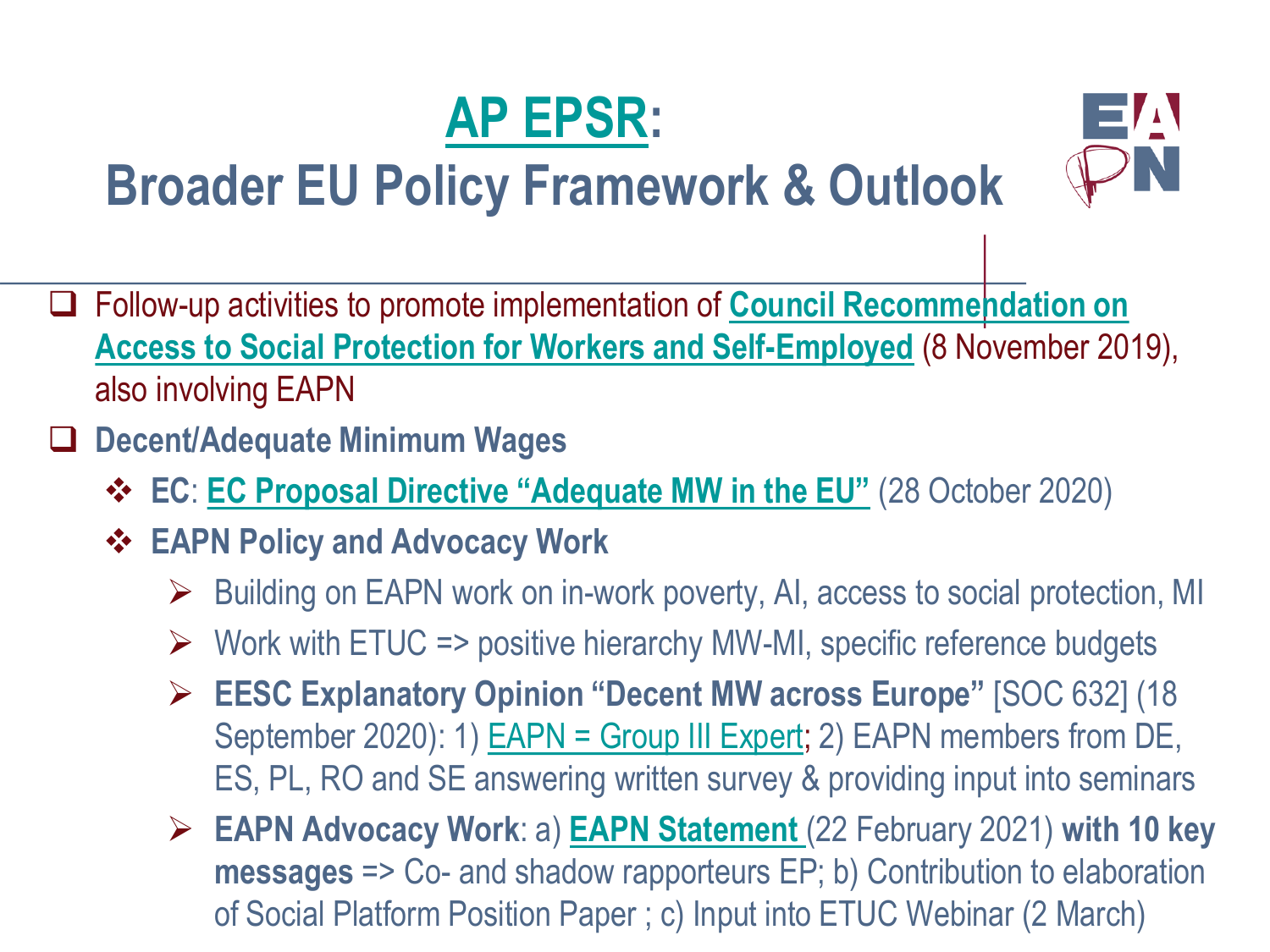#### **EAPN Reference Documents on Minimum**   $\Box$ **Income and a binding instrument at EU level, including for a Framework Directive on MI**

- □ Reference document for legal aspects: EAPN "Expert study on a binding EU **[framework on adequate national minimum income schemes: making the case for](https://www.eapn.eu/wp-content/uploads/2020/10/EAPN-european-minimum-income-legal-opinion_October-2020-4723.pdf)  an EU framework Directive on Minimum Income"** (15 October 2020)
- ❑ **[EAPN demands](https://www.eapn.eu/eapn-position-paper-on-adequate-income/) have to be applied to (and likely have to be adapted to) the framework recently set by the AP EPSR, i.e. a Council Recommendation on MI**

#### ❑ **EU competences for binding legislation on MI**

- ❖ Article 4(2) on shared competences between EU MS and EU in social policy
- ❖ Article 153(1)
- $\dots$  (i) combatting social exclusion  $\rightarrow$  Excludes adopting minimum requirements (Art 153(2)(b) TFEU)
- $\triangleright$  (c) social security and social protection of workers  $\rightarrow$  Possible binding instrument but limited personal scope to workers not 'at all stages of life' → limited impact not in line with principle 14 EPSR
- $\triangleright$  (h) integration of people excluded from the labour market  $\rightarrow$  Broader personal scope covering all people excluded from the labour market but excluding those included in the labour market
- ❖ Article 175 TFEU
- $\triangleright$  Competence to adopt measures to strengthen the economic, social and territorial cohesion of the EU
- ➢ Could accommodate a solid legal instrument on minimum income that covers all persons at all stages of life as proclaimed by principle 14 EPSR on MI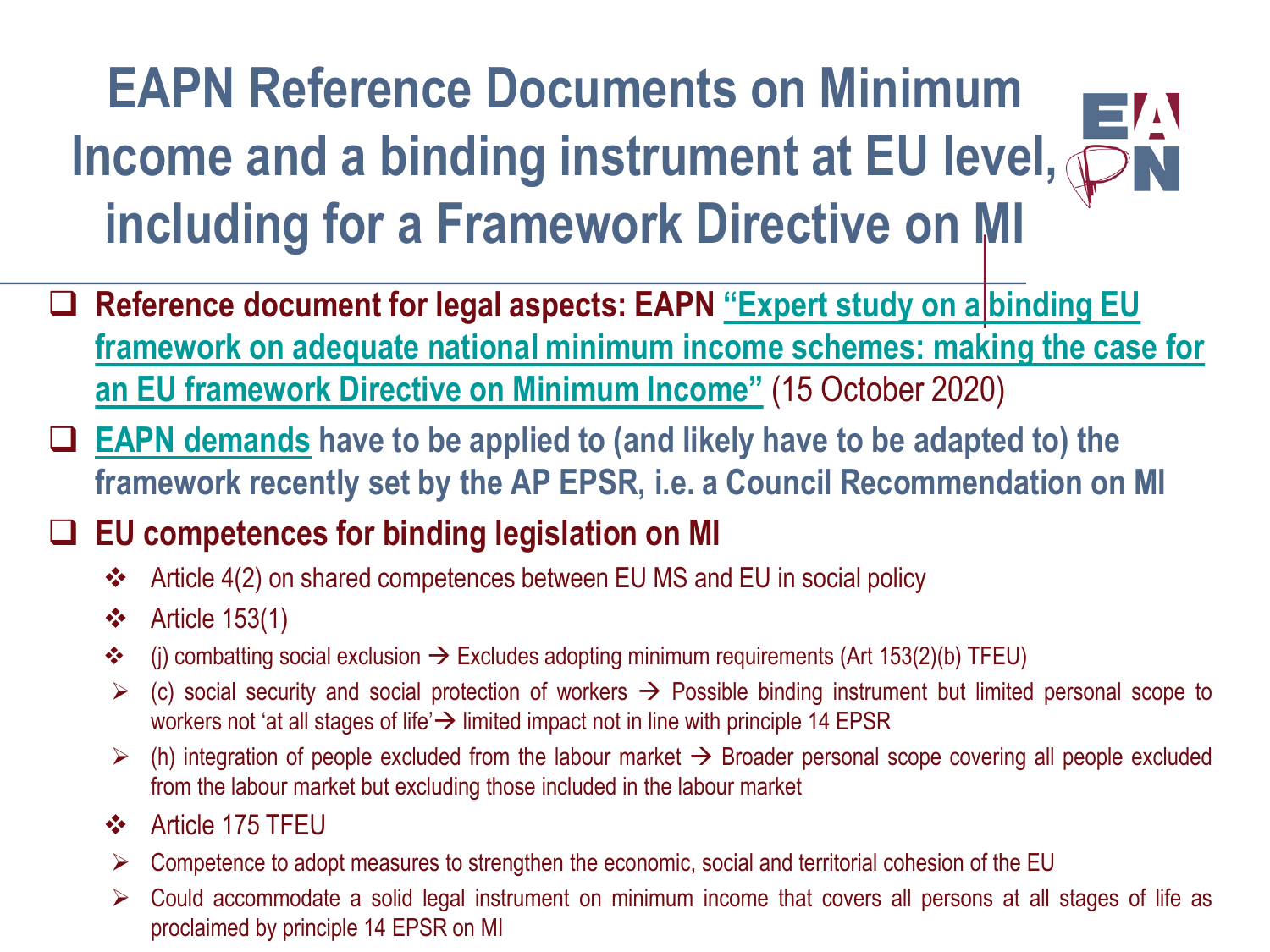# **EAPN Main Demands on Minimum Income and a binding instrument at EU level, including for a Framework Directive on MI**



- ❑ Elaborating and monitoring **common principles and definitions of adequacy, of accessibility/eligibility** (including the issues of coverage, duration of benefit payment and benefit take-up) **and of the enabling character** of MI schemes/benefits
- ❑ It should define the **at-risk-of-poverty (AROP) threshold as EU-level indicator for adequacy, underpinned by national reference budgets** (& common methodology)
- ❑ **EU social standards must be rights (=> rights-based approach)**, never to be conditional/have punitive conditionality or treated as a disincentive to work (e.g. people are forced to accept jobs with precarious employment and working conditions)
- ❑ It must be underpinned by an **EU-level monitoring and benchmarking framework**, backed up by appropriate Country-Specific Recommendations (European Semester)
- ❑ It has to contain a **robust non-regression clause** in view of existing minimum income schemes and benefit levels
- ❑ Improvements in MI schemes must be supported by **targeted EU funds** (ESF+; RRF)
- ❑ It should foresee a **meaningful involvement of CSO and PeP** in policy design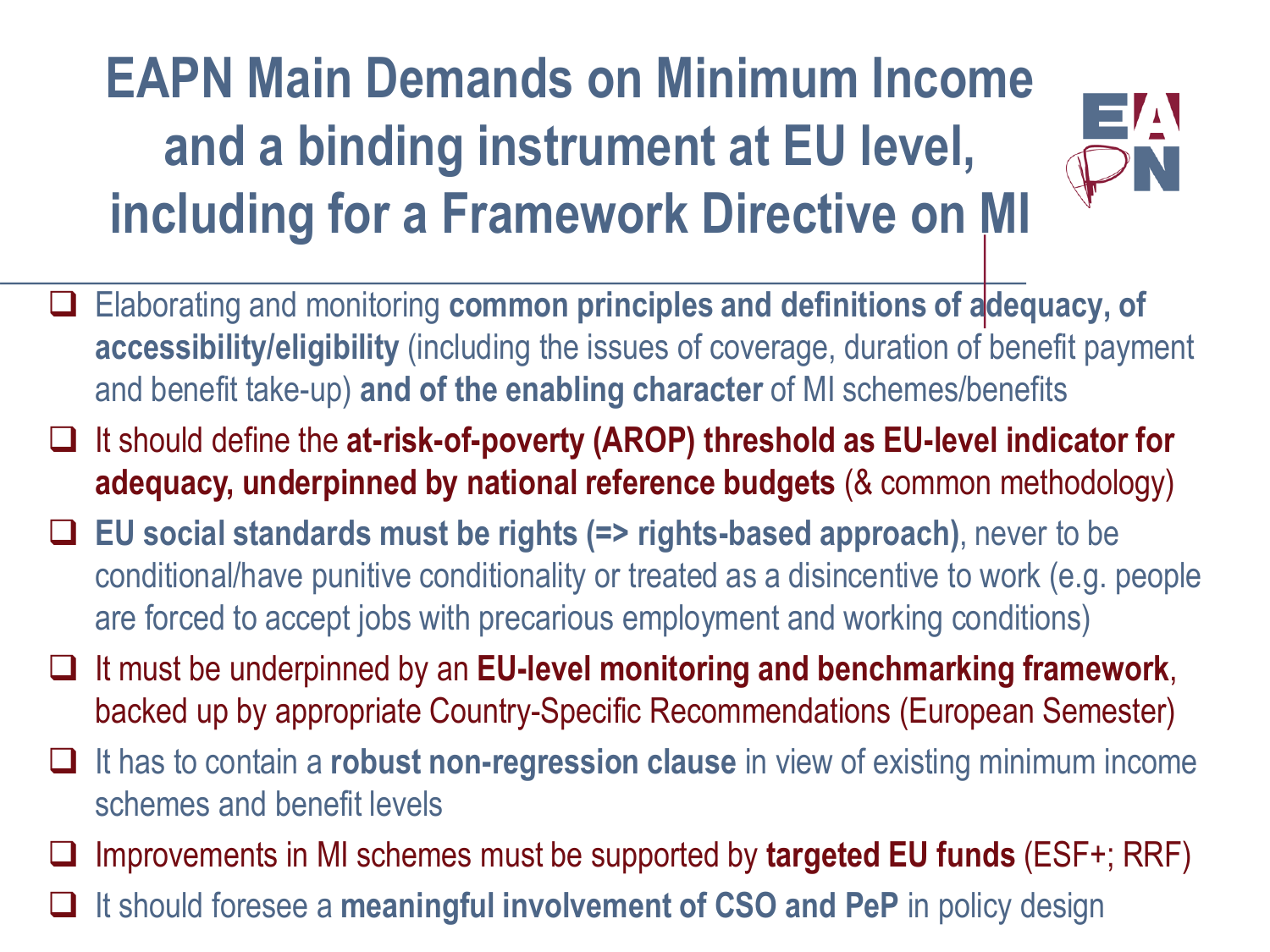

# **Thank you for your attention!**

## *For more information, please contact*

**Mathias Maucher** *EAPN Policy Officer* [mathias.maucher@eapn.eu](mailto:sian.jones@eapn.eu)